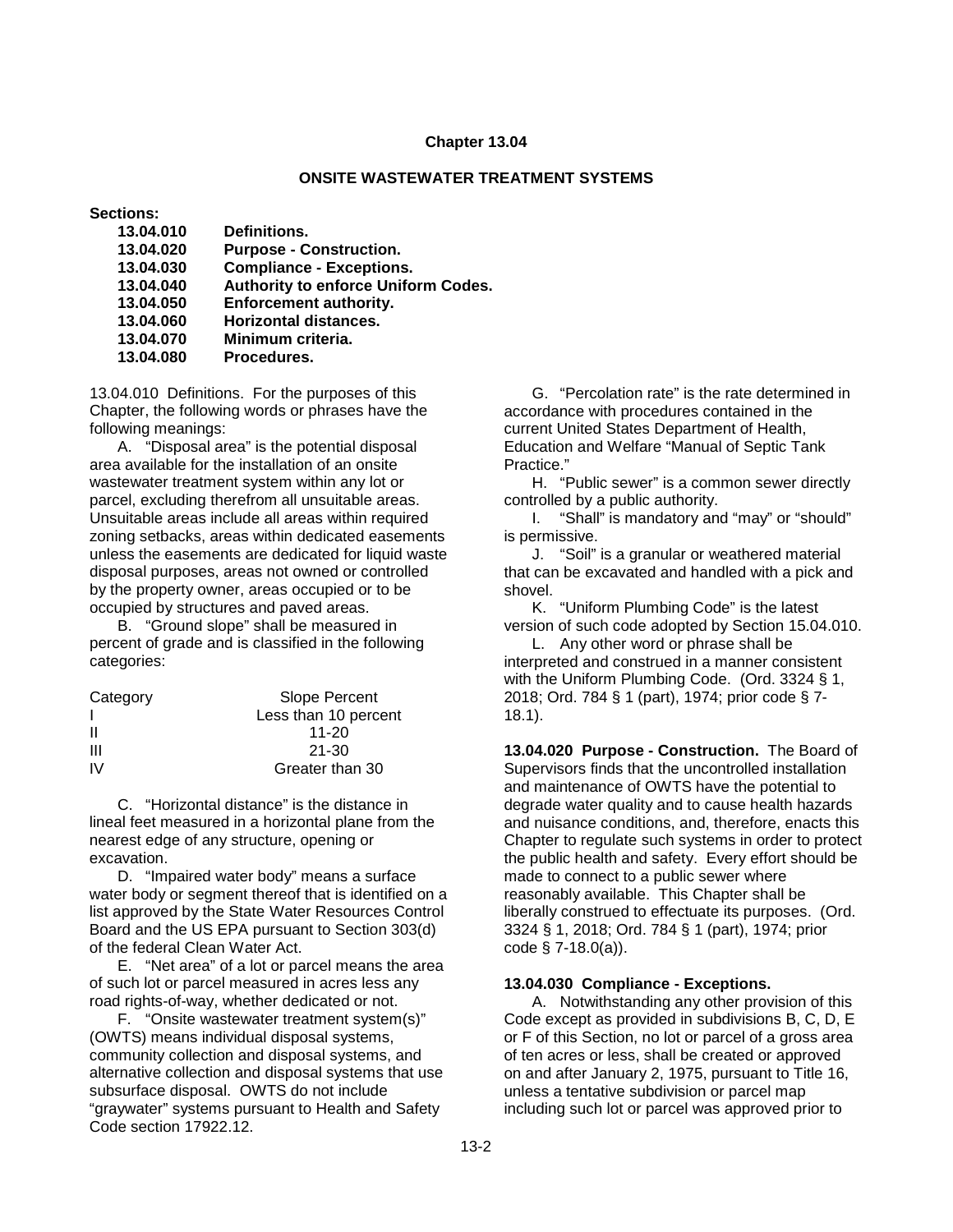January 2, 1975, without fully complying with this Chapter.

B. This Chapter shall not apply to a lot or parcel that is required to be connected to a public sewer by the Uniform Plumbing Code as adopted by Chapter 15 or unless each such lot or parcel is guaranteed connection to a public sewer, which guarantee shall be in writing from the authority operating the public sewer; if such guarantee is received, resulting in the creation and approval of such lot or parcel, no building permit shall be issued thereafter for any building on such lot or parcel unless such building will be connected to the public sewer.

C. A lot or parcel zoned as an Open Space (O) District may be created and approved without complying with this Chapter. Such a parcel may not be rezoned to any other zoning district unless and until it fully complies with this Chapter. This restriction shall be noted by a certificate on the map. However, failure to place such a certificate on the map shall not affect the enforceability of this restriction.

D. A lot or parcel may be created and approved if an OWTS connected to an approved structure exists on the parcel and the Environmental Health Division of the Community Resources Agency determines that the required subsurface drain field for expansion of the system will exist on the parcel, minimum horizontal distances will be maintained, and that compliance with other provisions of this Chapter are not required to protect the public health or safety. The Environmental Health Division may require an inspection of the existing system and proof of one or more of the minimum criteria pursuant to Section 13.04.070. The applicant may obtain approval of the lot or parcel under subsection A of this Section without reference to this subsection.

E. Existing lots may be combined by merger or reversion to acreage as defined in Title 16, without complying with this Chapter. The reestablishment of the original lot configuration or a proposal to resubdivide shall fully comply with this Chapter.

F. A lot line adjustment or resubdivision shall not be approved without complying with this subsection:

1. Lots developed after March 6, 1974: A lot line adjustment or resubdivision may be approved, as provided for in Title 16, without otherwise complying with this Chapter if an acceptable OWTS connected to a structure exists on the lot or parcel, if the Environmental Health Division determines that existing OWTS will meet setbacks pursuant to Chapter 13.08, or Chapter 13.04 for developed lots

created or approved for individual wells after January 2, 1975, and that the minimum required subsurface drainfield expansion area for repair of the existing OWTS will exist on each applicable lot or parcel after the lot line adjustment or resubdivision.

2. Lots developed prior to March 6, 1974: For purposes of this Section, on lots or parcels with OWTS installed before March 6, 1974, minimum required expansion area shall be any existing expansion area up to 100 percent of that required for the original system, unless a reduction of that area is approved by the Environmental Health Division. A reduction may be approved only upon a determination by the Environmental Health Division that doing so does not create a condition that upon failure of the existing system will create a greater potential to degrade water quality, or to cause health hazards or nuisance that existed before the proposed lot line adjustment or resubdivision.

3. Vacant lots created after January 2, 1975: For a lot line adjustment or resubdivision on a lot or parcel created or approved on or after January 2, 1975, unless a tentative map including such lot or parcel was approved prior to January 2, 1975, and where such a lot or parcel is not developed with a structure requiring an OWTS:

a. May be approved without complying with this Chapter if the adjustment or resubdivision will not eliminate any portion of the lot or parcel that was the site of any testing for purposes of originally complying with this Chapter.

b. May not be approved until compliance with this Chapter if the adjustment or resubdivision will eliminate any portion of the lot or parcel that was the site of acceptable testing for purposes of originally complying with this Chapter.

4. Vacant lots created prior to January 2, 1975: A lot line adjustment or resubdivision on a lot or parcel created or approved prior to January 2, 1975, and that is not developed with a structure requiring a septic disposal system, may be approved without complying with this Chapter.

5. An appeal from decisions concerning lot line adjustments or resubdivisions may be made to the Board of Supervisors pursuant to the procedure set forth in Section 13.04.050(B). (Ord. 3324 § 1, 2018; Ord. 3134 §§ 3, 4, 2010; Ord. 2351 § 1, 2000; Ord. 2132 § 9 (part), 1996; Ord. 1863 §§ 1, 2, 1991; Ord. 1803 § 1, 1990; Ord. 1253 § 1, 1983; Ord. 784 § 1 (part), 1974; prior code § 7-18.0(b)).

# **13.04.040 Authority to enforce Uniform Codes.**

The enactment of this Chapter is not intended to, and does not, supersede the authority of the Building and Safety Division of the Community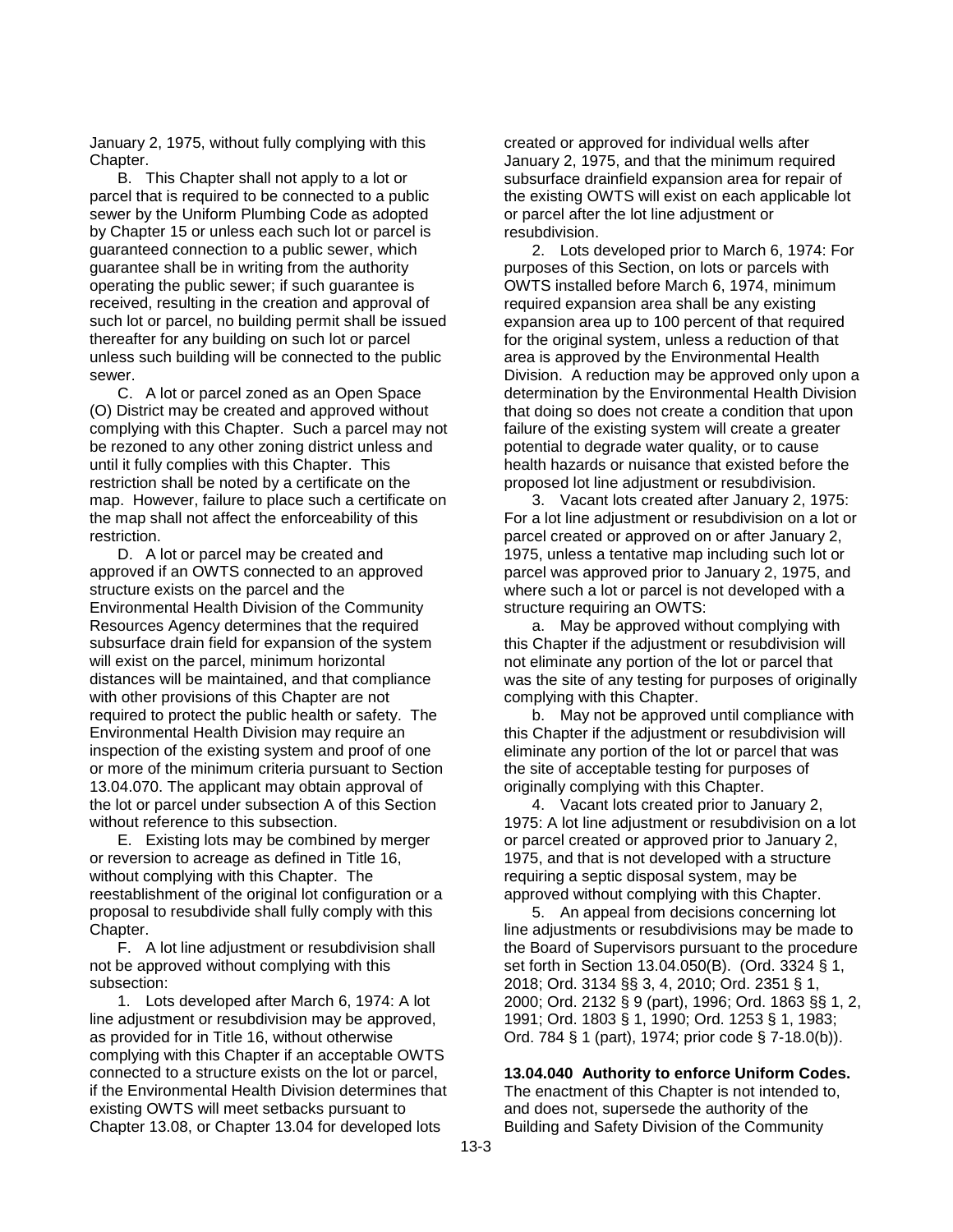Resources Agency to enforce the Codes adopted pursuant to Section 15.04.010 on lots or parcels created before or after January 2, 1975. Further, the enactment of this Chapter does not relieve anyone from complying with all other ordinances, statutes, rules and regulations pertaining to the creation or approval of lots or pertaining to the permit requirements of Chapter 13.08 of this Title. (Ord. 3324 § 1, 2018; Ord. 3134 § 5, 2010; Ord. 2314 § 38, 1999; Ord. 1863 § 3, 1991; Ord. 784 § 1 (part), 1974; prior code § 7-18.0(c)).

### **13.04.050 Enforcement authority.**

A. Enforcement authority. The Environmental Health Division of the Community Resources Agency of the County shall enforce this Chapter and is delegated full authority to do so. No parcel shall be approved without the written approval of the Environmental Health Division. The Environmental Health Division shall not approve any parcel unless each complies with this Chapter. In conjunction with a tentative map application, the owner or his/her agent shall submit to the Environmental Health Division the information necessary to evaluate the disposal area as prescribed by the Director of Environmental Health and include, but not be limited to: soil percolation rates (where required), soil depth to groundwater, ground slope, and horizontal distances. The Director of Environmental Health may require additional information or data which shall be supplied prior to the approval of the parcel. In areas with known groundwater problems, the Environmental Health Division may require additional testing during the crucial months of March through May.

B. Appeals to the Board. In the event that approval of a parcel proposed by a tentative subdivision or parcel map is denied by the Environmental Health Director with the concurrence of the Tuolumne County Health Officer, and the owner or his/her agent have reason to believe that one or more procedural errors had been made, an appeal may be made to the Board of Supervisors whose decision shall be final. The decision to deny the approval of a parcel shall be set forth in writing and shall specify the grounds for the denial. The appeal shall be filed with the clerk of the Board of Supervisors within ten calendar days following the date of the written denial, and shall specifically state the grounds on which the appeal is based. (Ord. 3324 § 1, 2018; Ord. 3134 § 6, 2010; Ord. 2314 §39, 1999; Ord.1560 § 1, 1987; Ord. 784 § 1 (part), 1974; prior code § 7-18.2).

: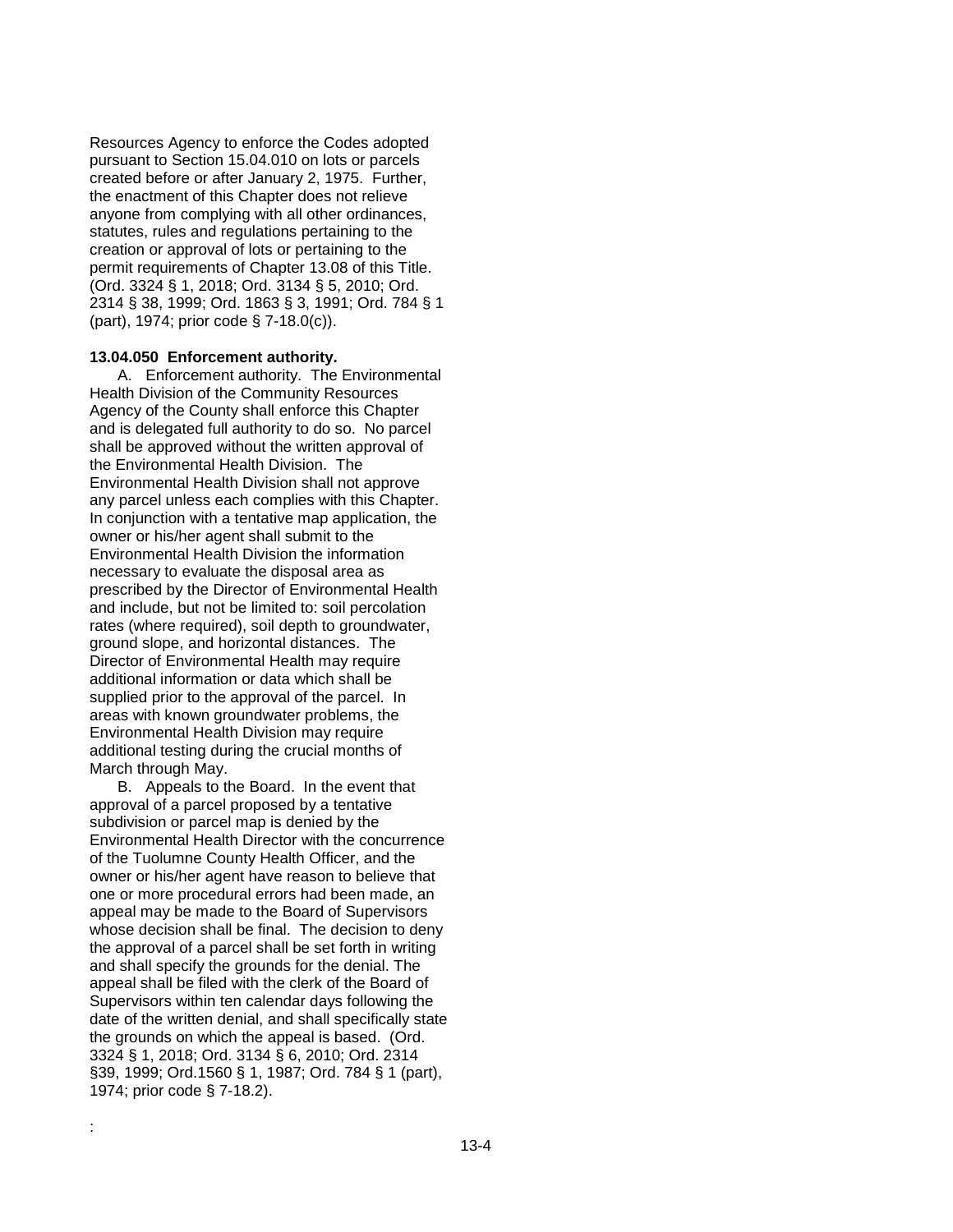# **13.04.060 Horizontal distances.**

The following minimum horizontal distances are necessary to provide protection to water quality and for public health:

| <b>HORIZONTAL DISTANCES</b> |          |                  |                    |                            |                               |                            |                           |                                                                              |                                                     |                                                |                                                       |                                  |                         |
|-----------------------------|----------|------------------|--------------------|----------------------------|-------------------------------|----------------------------|---------------------------|------------------------------------------------------------------------------|-----------------------------------------------------|------------------------------------------------|-------------------------------------------------------|----------------------------------|-------------------------|
| <b>WELLS</b>                |          | SURFACE DRAINAGE |                    |                            |                               |                            |                           |                                                                              |                                                     |                                                |                                                       |                                  |                         |
| Facility                    | Domestic | Public           | Drainage<br>Course | Ephemeral<br>Stream<br>(1) | Intermittent<br>Stream<br>(1) | Perennial<br>Stream<br>(2) | Impaired<br>Water<br>Body | <b>Drinking</b><br>Water<br>Supply<br>Surface<br>Water<br><b>Body</b><br>(3) | Lake or<br>Reservoir<br>(above)<br>(4)<br>or Spring | Domestic<br>Water<br>Supply<br>Canal,<br>Above | Domestic<br>Water<br>Supply<br>Canal,<br>Below<br>(7) | Cut<br>or<br>Fill<br><b>Bank</b> | Property<br>Line<br>(6) |
| Septic<br>Tank              | 50'      | 150'             | 10'                | 25'                        | 25'                           | 50'                        | 600'                      | 50'                                                                          | 50'                                                 | 100'                                           | 25'                                                   | 10'                              | 25'                     |
| Sewer<br>Line               | 50'      | 100'             | 10'                | 25'                        | 25'                           | 50'                        | 50'                       | 50'                                                                          | 50'                                                 | 100'                                           | 25'                                                   | 10'                              | 25'                     |
| Leaching<br>Field           | 100'     | 150'             | 25'                | 50'                        | 75'                           | 100'                       | 600'                      | 200-<br>400'                                                                 | 200'                                                | 250'                                           | 25'                                                   | 4xH<br>(5)                       | 50'                     |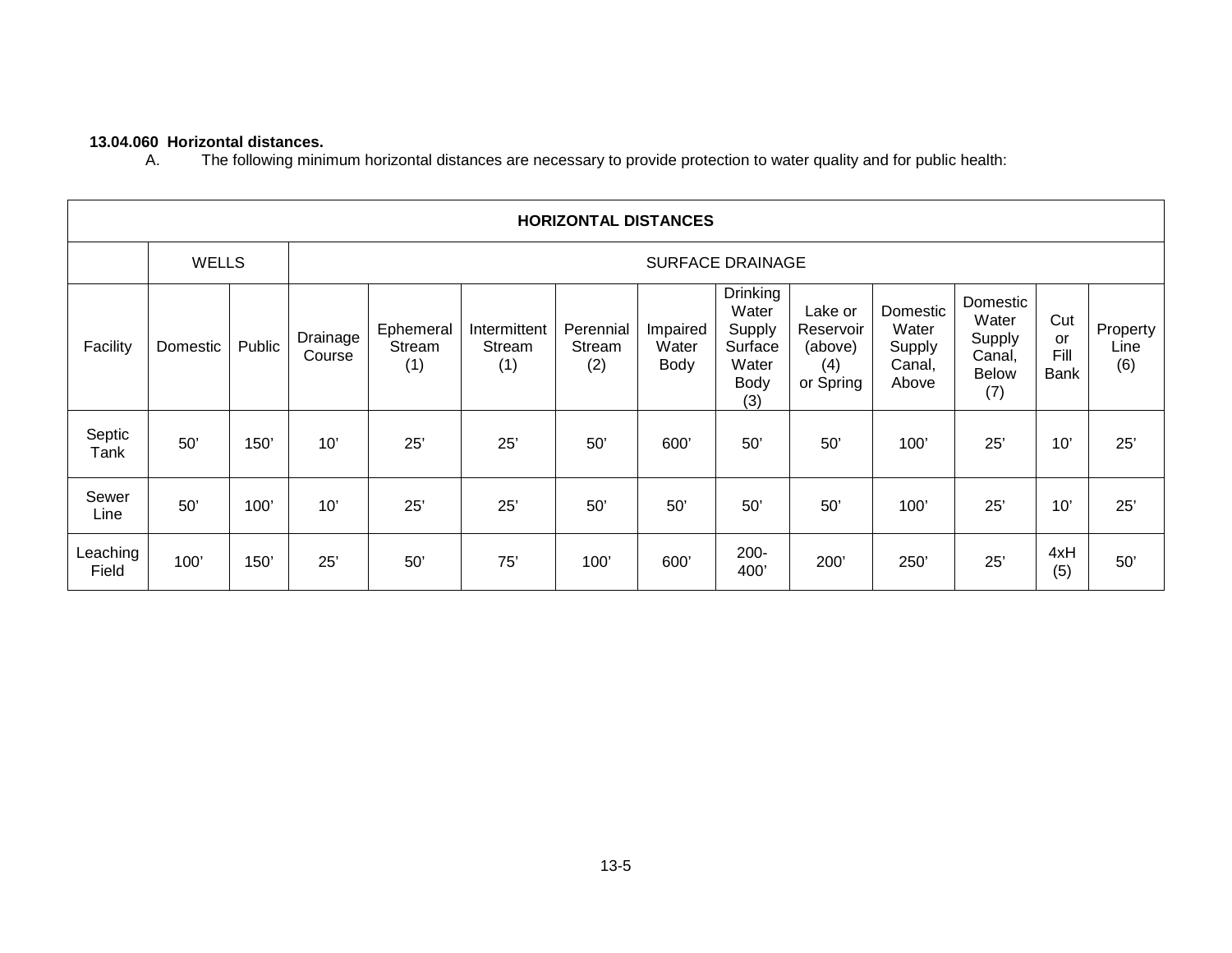### Explanatory Notes:

1. As measured from the apparent edge of channel.

2. As measured from the high water mark which would result from a ten-year frequency flood.

3. Where the effluent dispersal system is within the catchment of a public water system's surface water intake point, and located such that it may impact water quality at the intake point such as upstream of the intake point for flowing water bodies and the dispersal system is located:

a. Within 1,200 feet from a public water system's surface water intake point, the dispersal system shall be no less than 400 feet from the high water mark of the reservoir, lake or flowing water body.

b. More than 1,200 feet but less than 2,500 feet from a public water system's intake point, the dispersal system shall be no less than 200 feet from the high water mark of the reservoir, lake or flowing water body.

4. As measured from the high water line.

5. Distance in feet equals four times the vertical height of the cut or fill bank. Distance is measured from the bottom of the bank. Setback is not required if the top of the drain rock is one foot below the bottom of the cut bank. Total distance need not exceed thirty-five feet from top of the bank.

6. When individual wells are used.

7. Below canal means below the bottom of the canal (invert).

B. Encasement in approved pressure pipe or other special protection required if at less distance than shown.

C. Lesser setbacks may be permitted with approved safety provisions. No part of an OWTS shall be located closer than the above minimum horizontal distance for each part of such system. (Ord. 3324 § 1, 2018; Ord. 784 § 1 (part), 1974; prior code § 7-18.3).

## **13.04.070 Minimum criteria.**

A. The following minimum criteria are necessary for the proper functioning of an OWTS on each lot or parcel:

1. The percolation rate in the disposal area should not be greater than sixty minutes per inch.

2. Soil depth should not be less than eight feet. Greater depths shall be required if soils have a percolation rate less than ten minutes per inch.

3. Depth to groundwater shall not be less than eight feet. Greater depths shall be required if soils

have a percolation rate less than ten minutes per inch.

4. Ground slope in the disposal area should not be greater than thirty percent.

5. The minimum disposal area should conform to the following:

| <b>Minimum Useable Disposal Area</b> |                            |  |  |  |
|--------------------------------------|----------------------------|--|--|--|
| <b>Percolation Rate</b>              | <b>Area in Square Feet</b> |  |  |  |
| 41-60                                | 12,000                     |  |  |  |
| $21 - 40$                            | 10.000                     |  |  |  |
| $11 - 20$                            | 8.000                      |  |  |  |
| 10 or less                           | 6,000                      |  |  |  |

6. Percolation rate tests shall be required in accordance with the following:

| <b>Parcel Size</b>  | <b>Test Requirements</b>       |
|---------------------|--------------------------------|
| 5-10 acres          | If slope in category IV        |
| 2.5-5 acres         | If slope in category III or IV |
| Less than 2.5 acres | Test required for all slope    |
|                     | categories                     |

B. A failure to meet the minimum criteria may be negated by other favorable conditions except where a criterion is required. For example, the installation of an OWTS may be allowed in areas steeper than thirty percent if the percolation rates are good, the soils are deep and the available disposal areas are large. Where minimum criteria are not met, a predevelopment engineered system may be required by the Environmental Health Division**.** (Ord. 3324 § 1, 2018; Ord. 3134 § 7, 2010; Ord. 784 § 1 (part), 1974; prior code § 7- 18.4).

## **13.04.080 Procedures.**

A. The following procedure has been formulated to recognize the interplay among the minimum criteria set forth in Section 13.04.070. Point allowances are provided for the magnitude of each factor set forth in such criteria. No lot or parcel shall be approved on which a single-family residence could be physically located unless such lot or parcel attains at least thirty-five points by applying the facts relating to each such lot or parcel to the four following graphs: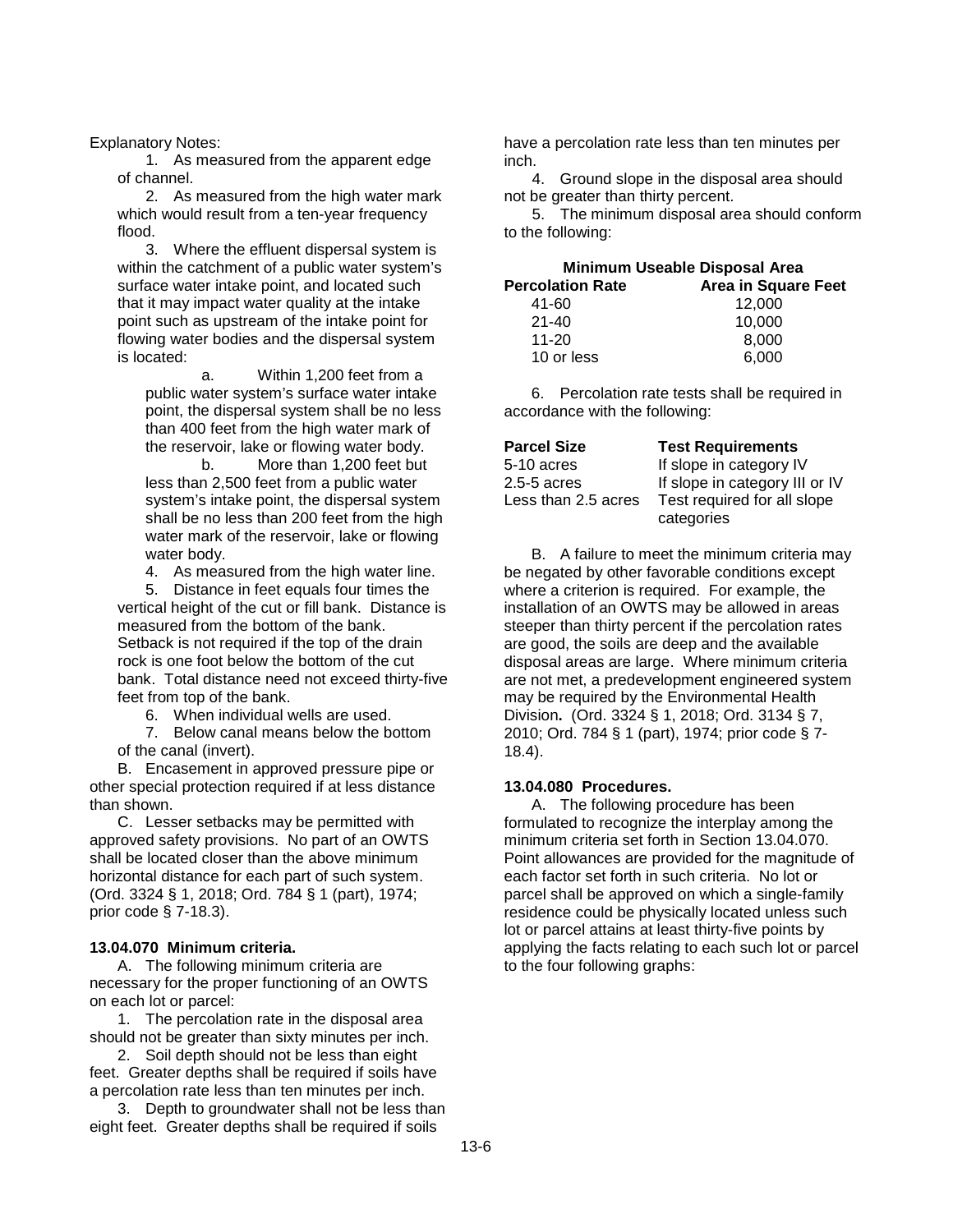# **SOIL ABSORPTION CAPACITY**



 $(MIN./IN.)$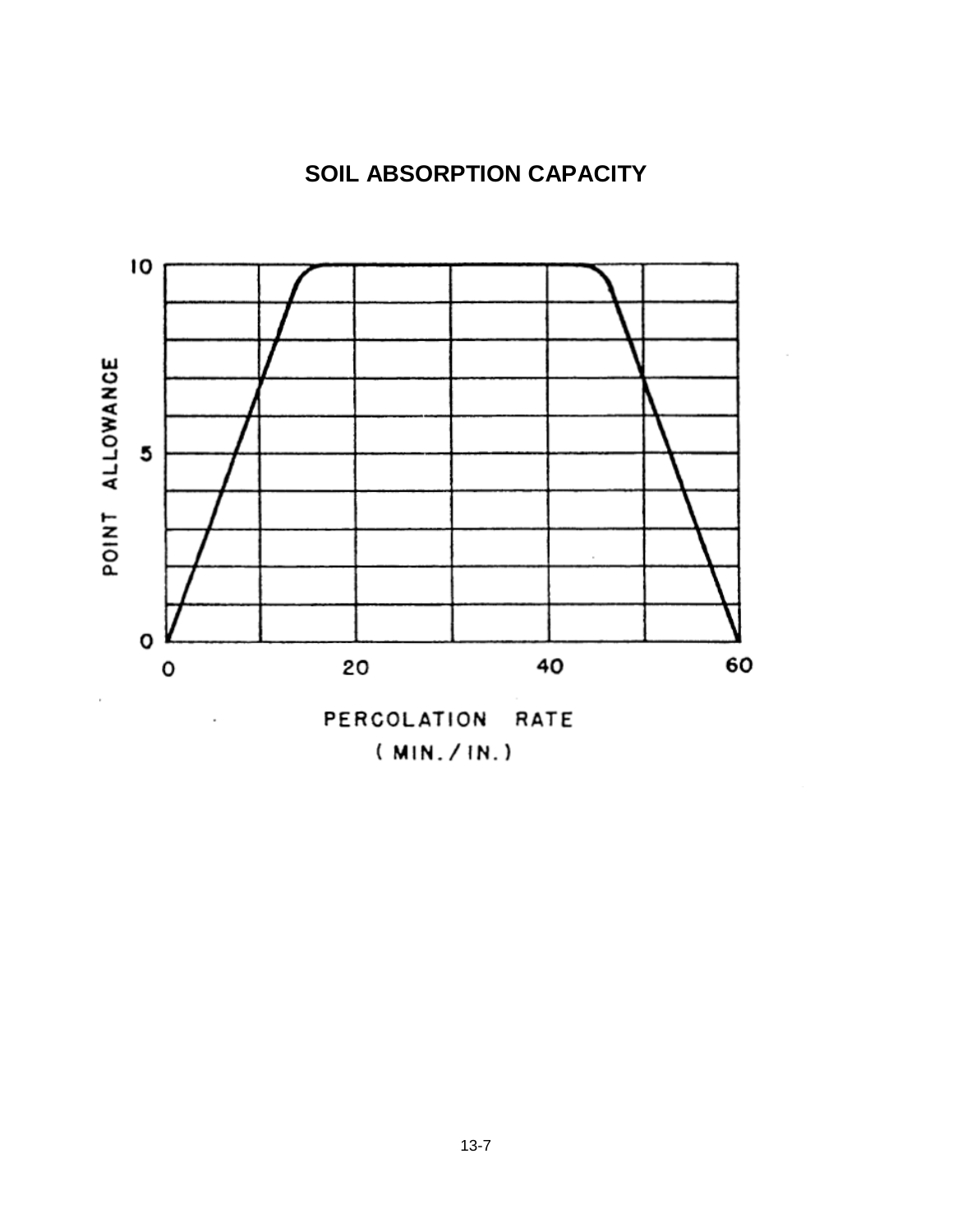

**NET USABLE DISPOSAL AREA vs. SLOPE**

(SQUARE FEET)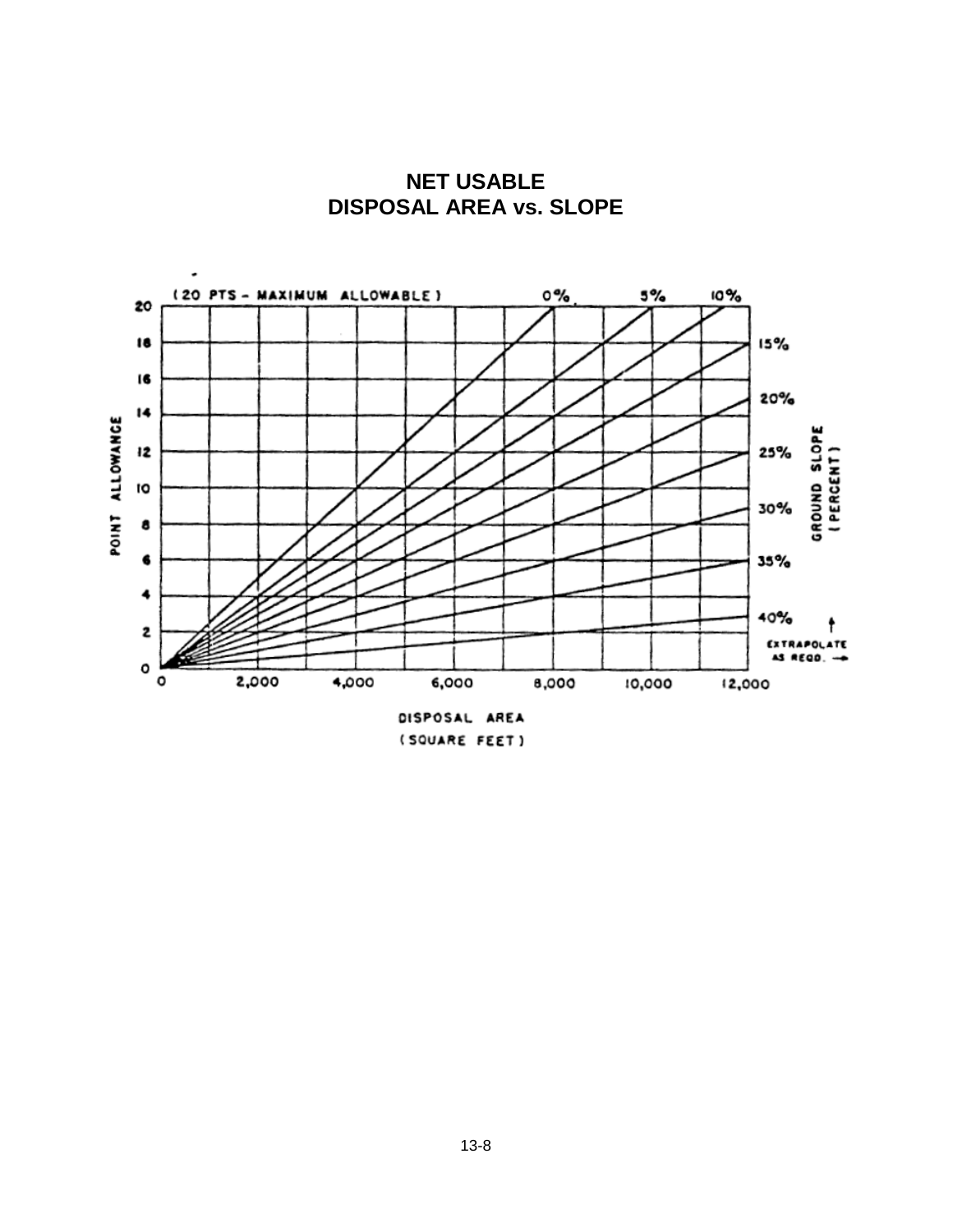



(FEET)

٠

**SOIL DEPTH**